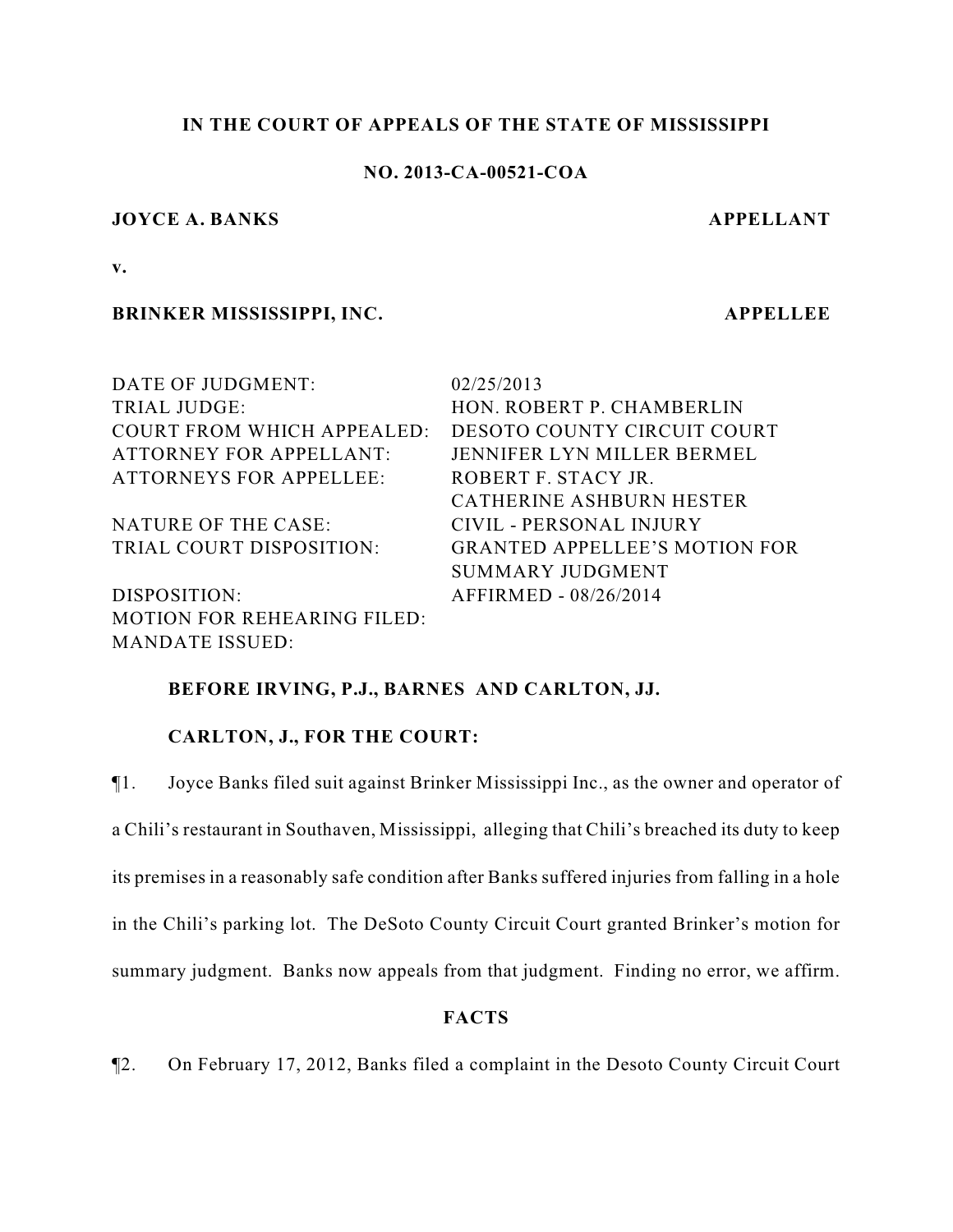alleging negligence against Chili's, among other defendants.<sup>1</sup> Banks claims that on February 20, 2009, she was injured when she stepped in a hole and fell while in the parking lot of Chili's. Banks alleged that she was a business invitee and that Brinker, the owner and operator of the Chili's, was negligent for failing to maintain the parking lot in a safe condition; failing to warn her of the condition; and failing to conduct a reasonable inspection of the parking lot.

¶3. Banks alleges that on February 20, 2009, the day of her injury, she traveled from her home in Germantown, Tennessee, to Tunica, Mississippi, to visit a friend. Banks and her acquaintances then traveled to Southaven to see a movie. They decided to eat before going to the movie, and Banks suggested that they eat at the International House of Pancakes (IHOP). The Chili's restaurant was located next to IHOP, and each restaurant had a separate parking lot. Banks admitted that she parked in the Chili's parking lot, although she did not intend to patronize Chili's. Banks stated that at the time they arrived in the parking lot, she believed she was parking in the IHOP parking lot. Banks claimed that she fell in the parking lot while walking to her car after eating at IHOP and suffered a fractured patella.

¶4. On October 5, 2012, Brinker filed a motion for summary judgment on the grounds that since Banks did not intent to patronize Chili's when she parked on Brinker's property, she failed to constitute a business invitee, and therefore Brinker only owed her the duty accorded a licensee. Brinker also claimed that Banks failed to provide evidence that the alleged

 $1$  On April 10, 2012, Banks non-suited claims against certain defendants who possessed no legal interest in the property where she fell, and simultaneously filed an amended complaint to substitute Brinker as the proper defendant.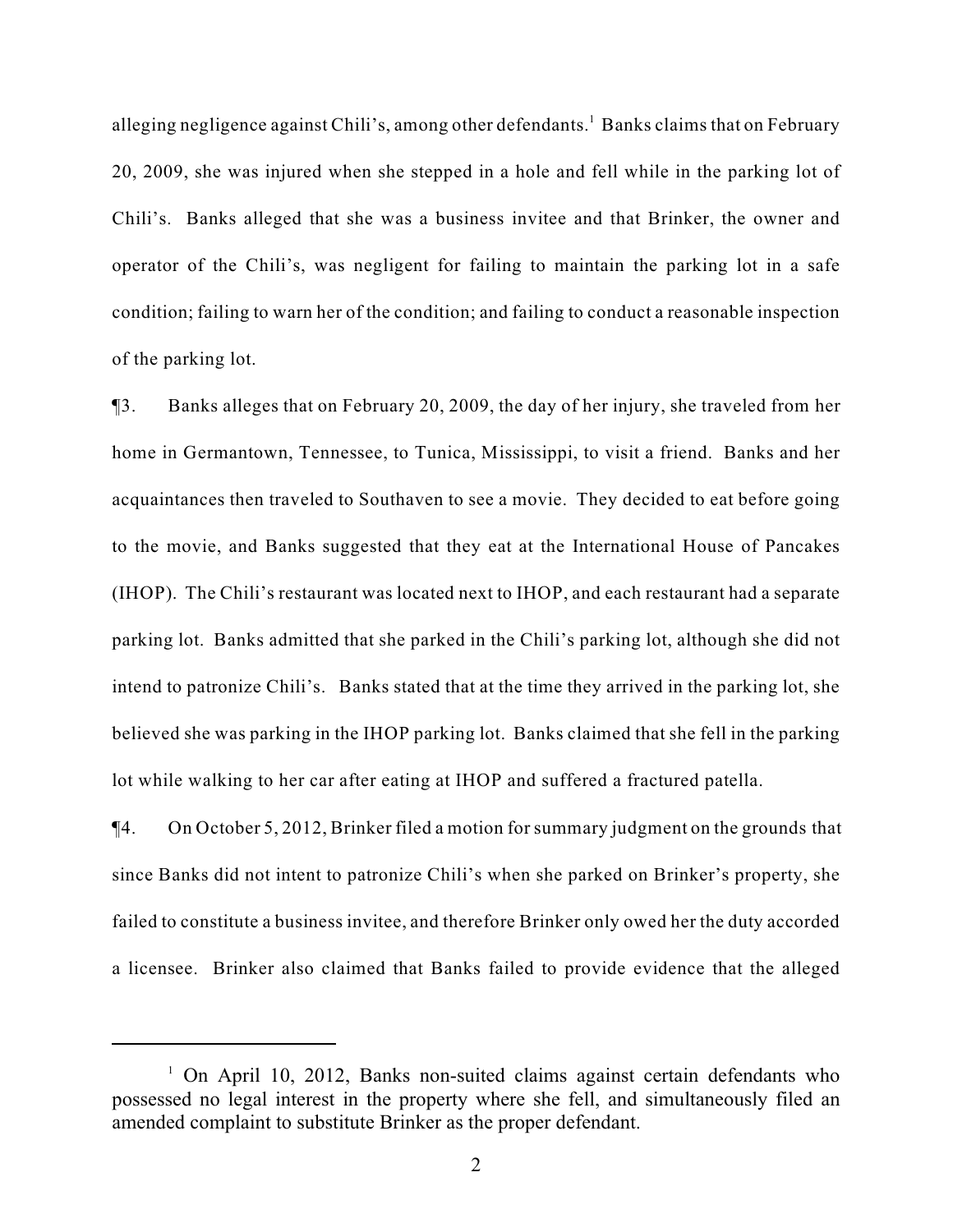condition of the parking lot constituted willful and wanton conduct. On February 22, 2013, the trial court heard Brinker's motion for summary judgment and Banks's ore tenus motion for a continuance. On February 25, 2013, the trial court entered its order denying Banks's motion for a continuance and granting Brinker's motion for summary judgment. The trial court found that Banks was, at best, a licensee and that no genuine issue of material fact existed to show that Brinker violated its duty not to willfully and wantonly injure Banks.

¶5. Banks now appeals, arguing that the trial court erred in granting Brinker's motion for summary judgment.

## **STANDARD OF REVIEW**

¶6. This Court applies a de novo standard of review to a trial court's grant of summary judgment. The evidence must be viewed in the light most favorable to the nonmoving party. *Russell v. Orr*, 700 So. 2d 619, 622 (¶8) (Miss. 1997). In *Galloway v. Travelers Insurance Co.*, 515 So. 2d 678, 684 (Miss. 1987), the supreme court explained that

[w]hen a party opposing summary judgment on a claim or defense as to which that party will bear the burden of proof at trial[ ] fails to make a showing sufficient to establish an essential element of the claim or defense, then all other facts are immaterial, and the moving party is entitled to [a] judgment as a matter of law.

*See* M.R.C.P. 56(c) (A motion for summary judgment lies only when there is no genuine issue of material fact, and the moving party is entitled to a judgment as a matter of law.). "The appellate court does not try issues on a Rule 56 motion; it only determines whether there are issues to be tried." *Seymour v. Brunswick Corp*., 655 So. 2d 892, 895 (Miss. 1995). "The court must be convinced that the factual issue is a material one, one that matters in an outcome determinative sense . . . . [T]he existence of a hundred contested issues of fact will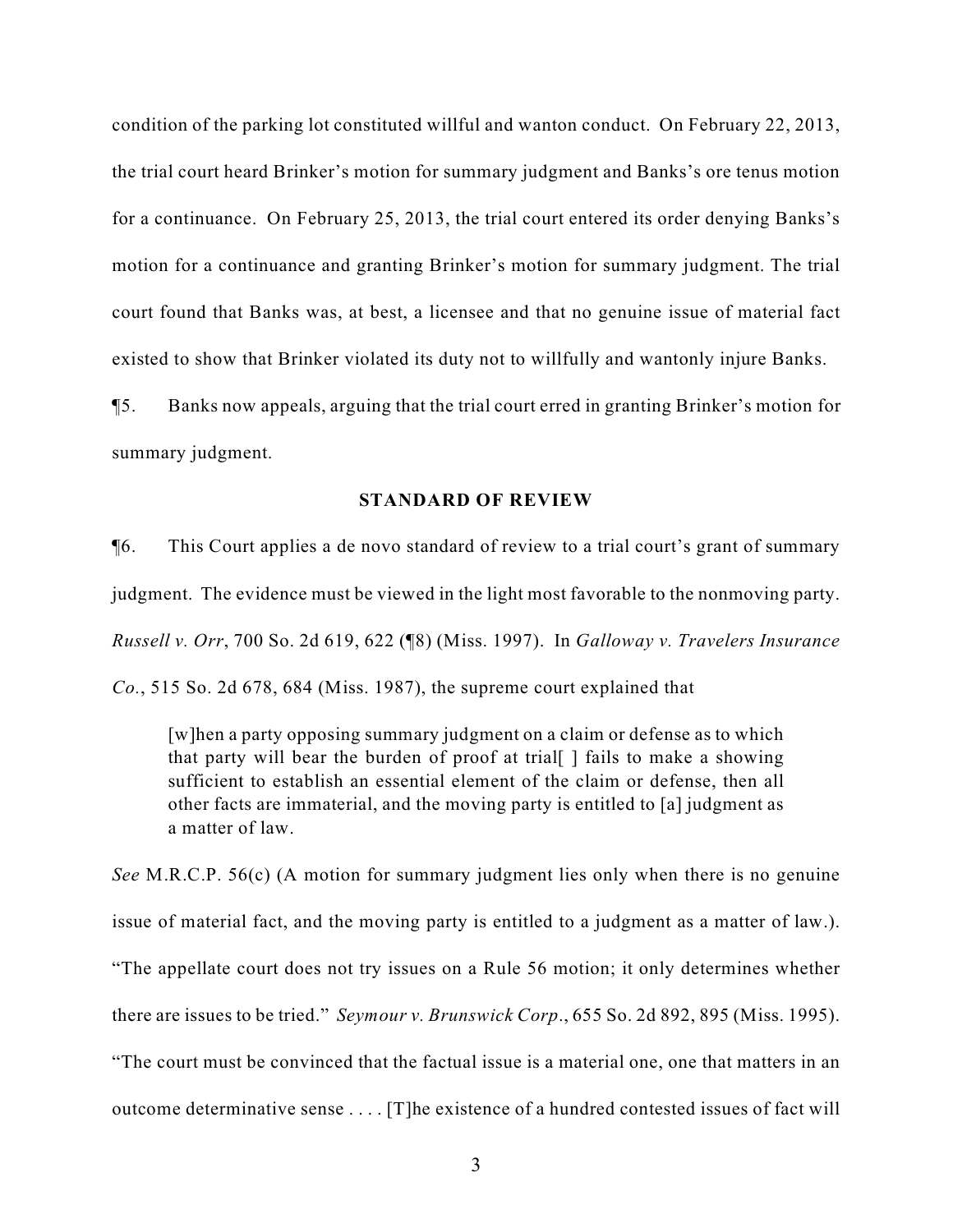not thwart summary judgment where there is no genuine dispute regarding the material issues of fact." *Simmons v. Thompson Mach. of Miss. Inc.*, 631 So. 2d 798, 801 (Miss. 1994) (citing *Shaw v. Burchfield*, 481 So. 2d 247, 252 (Miss. 1985)).

#### **DISCUSSION**

¶7. Banks argues that the trial court erred when it granted Brinker's motion for summary judgment. Banks asserts that a disputed issue of material fact exists as to whether Banks constituted an invitee or licensee of Brinker's property. Brinker moved for summary judgment on the grounds that Banks failed to constitute a business invitee because Banks did not intend to patronize Chili's when she parked on Brinker's property, and therefore Brinker owed her only the duty accorded a licensee. Banks argues that Brinker received an economic advantage by her presence on its property and that Brinker invited members of the public to use its parking lot and patronize neighboring businesses.

¶8. To recover for negligence, a plaintiff must prove each of the elements of a negligence claim: (1) duty, (2) breach of duty, (3) causation, and (4) damages. *Todd v. First Baptist Church of West Point*, 993 So. 2d 827, 829 (¶10) (Miss. 2008). In *Daulton v. Miller*, 815 So. 2d 1237, 1239 (¶6) (Miss. Ct. App. 2001), this Court explained that "[t]he starting place for a negligence suit . . . is to identify the nature of any rights the injured party had to be on the property where the injury occurred." The *Daulton* court cited *Little ex rel. Little v. Bell*, 719 So. 2d 757, 760 (¶15) (Miss. 1998), wherein the supreme court defined the following statuses: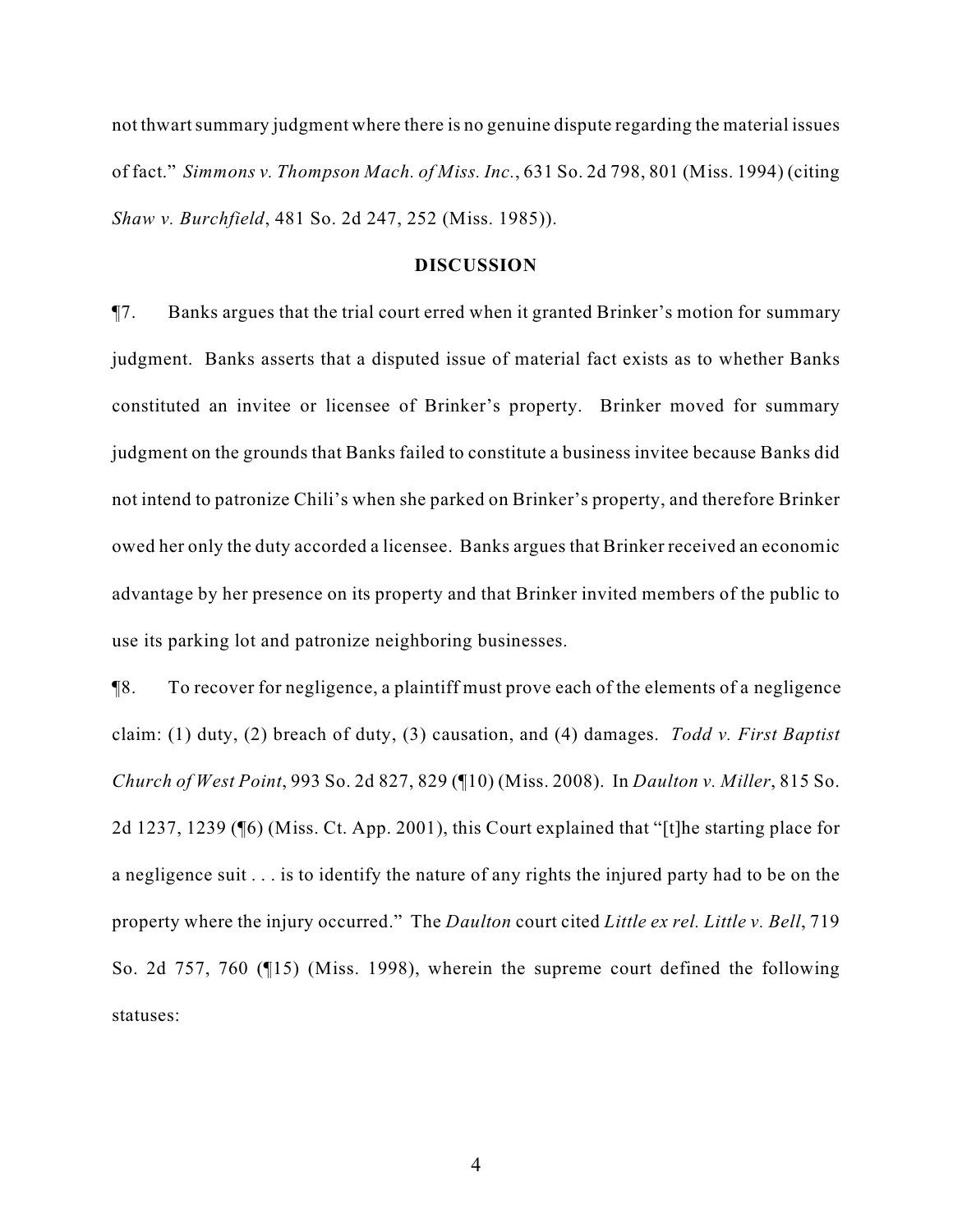1) An invitee<sup>2</sup> is a person who enters the property of another in response to an express or implied invitation of the owner or occupant for the mutual advantage or benefit of the parties involved. 2) A licensee is a person entering another's property for his own benefit or pleasure. 3) Finally, a trespasser enters premises "without license, invitation or other right."

*Daulton,* 815 So. 2d at 1239 (¶6). (internal citation omitted).

¶9. Once the injured party's status has been identified, the landowner's duty to the injured party must next be determined. *Id.* at (¶7). We have recognized that "[a]n invitee is owed the highest duty. The landowner must provide property that is 'reasonably safe[,] and when not reasonably safe [the landowner must] warn only where there is hidden danger or peril that is not plain and open view.'" *Id*. (citations omitted). However, "a licensee or trespasser is owed only the duty to have the landowner 'refrain from willfully or wantonly injuring him.'" *Id*.

¶10. The next step is to determine whether the landowner or business operator breached its duty. *Leffler v. Sharp*, 891 So. 2d 152, 156 (¶10) (Miss. 2004). We recognize that the determination of a plaintiff's status can be a jury question, "but where the facts are not in dispute the classification becomes a question of law for the trial judge." *Id*. (citations omitted).

¶11. Banks argues that she constituted a business invitee, and she claims that the economic

<sup>&</sup>lt;sup>2</sup> The supreme court has recognized two classes of invitees: public invitees and business invitees. *Clark v. Moore Mem'l United Methodist Church*, 538 So. 2d 760, 763 (Miss. 1989) (citing Restatement (Second) of Torts, § 332 (1965)). A public invitee is invited to enter or remain on land as a member of the public for a purpose for which the land is held open to the public. *Id*. A business visitor, however, is invited to enter or remain on the land for a purpose directly or indirectly connected with business dealings with the possessor of the land. *Id*.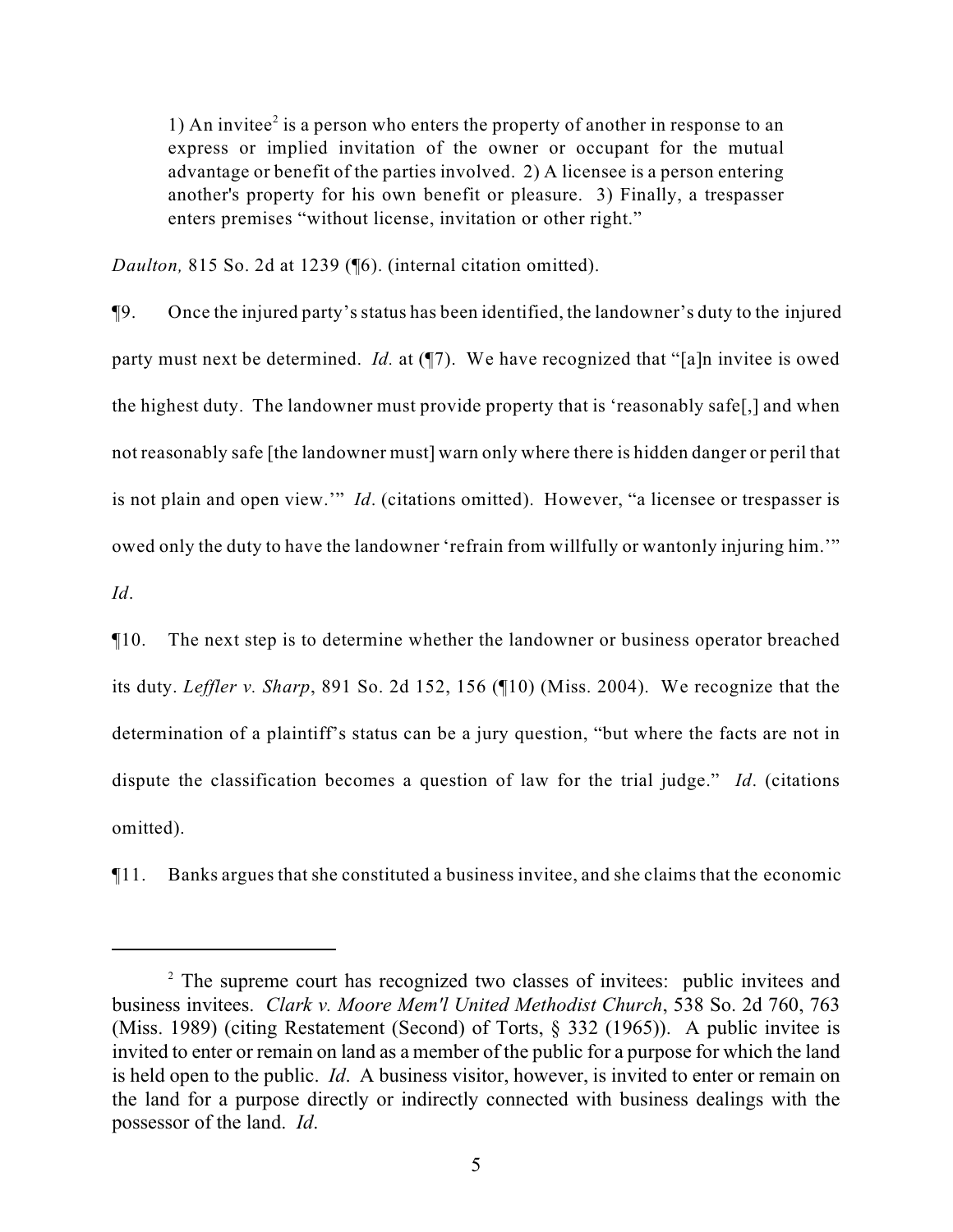advantage realized by Brinker as a result of the close proximity of Chili's to other businesses is evidenced through Banks's deposition testimony.<sup>3</sup> In her deposition testimony, Banks explained that she and her friends had no intention of going out to eat that night, but instead intended to go to a movie. Banks stated that the movie she and her friends planned to see was sold out, so they decided to go eat somewhere. They saw the sign for IHOP and decided to eat there. Banks asserts the restaurants' close proximity to one another, as well as their close proximity to the movie theater, is the only reason that she and her friends decided to go out to eat that night; thus, she argues, it is logical to conclude that Brinker enjoyed Banks's presence on its property as a potential for profit.

¶12. Banks further asserts that Brinker failed to produce any affidavit or testimony suggesting that Brinker realized no economic advantage by Banks or other members of the public parking in its parking lot and patronizing neighboring restaurants. Banks claims that in support of its motion to dismiss, Brinker simply relies on Banks's own testimony that she did not intend to patronize Chili's. Banks asserts that she believed she was welcome to park in the Chili's restaurant, though she did not realize she crossed between property lines when traveling from her car to the IHOP.

¶13. Brinker argues that Chili's did not receive any actual or potential economic benefit from Banks and her acquaintances unknowingly parking in the Chili's parking lot with the intention of eating at another restaurant; thus, Banks constituted a licensee. Brinker asserts that Banks admitted she had no intention of going to the Chili's restaurant, and Brinker

<sup>&</sup>lt;sup>3</sup> As stated, to constitute an invitee, a person must enter the property of another "for the mutual advantage or benefit of the parties involved." *Daulton*, 815 So. 2d at 1239 (¶6).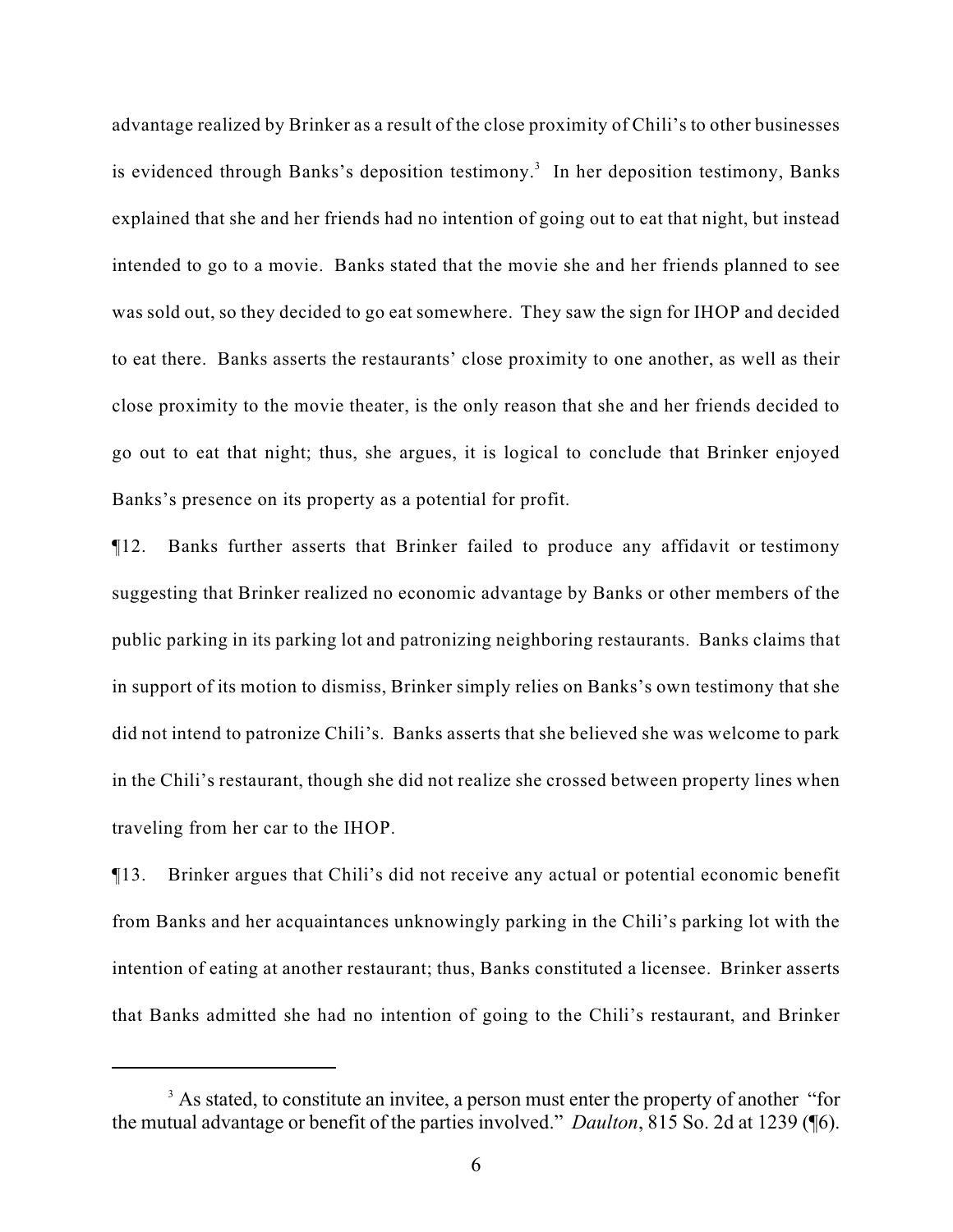points out that Banks may have taken up a parking place that could have been used by an

actual Chili's customer.

¶14. In the present case, the trial court found:

[D]espite Banks's unsupported argument that she was an invitee of the Chili's restaurant on the day of the incident, there are no genuine issues of material fact as to the status of Banks. Pursuant to *Marlon Investment Co. v. Conner*, 149 So. 2d 312[, 315] (Miss. 1963), Banks was at best a licensee. She admitted she had no intention of going in the Chili's restaurant and never did so. The court also finds that pursuant to the law regarding premises liability and the duty owed to a licensee, not to willfully or wantonly injure such person, Banks cannot prove Brinker violated this duty. *See Holmes v. Campbell Properties, Inc*., 47 So. 3d 721, 724-25 [(¶¶11-14)] [(Miss. Ct. App. 2010)]. The court also disagrees with Banks's unsupported argument that she falls into the exception from *Hoffman v. Planters Gin Co. Inc*., 358 So. 2d 1008[, 1012] (Miss. 1978), as she has set forth no actual proof of any affirmative or active negligence in the operation or control by Brinker of the Chili's restaurant and parking lot.

¶15. The trial court then granted summary judgment in favor of Brinker. As the party opposing the motion for summary judgment, Banks may not rest upon her allegations or denials in the pleadings, but must set forth specific facts showing that there are indeed genuine issues for trial. *See* M.R.C.P. 56(e). The record reflects that Chili's derived no benefit from Banks's use of its parking lot. Banks failed to present evidence to show the existence of a dispute of material fact to support her claims that she constituted an invitee or that Chili's committed any ngeligence. *See Hudson v. Courtesy Motors Inc*., 794 So. 2d 999, 1004 (¶16) (Miss. 2001).

¶16. Our review of the record further reflects no evidence presented by Banks to show that the condition of the Chili's parking lot was the result of conscious disregard of a serious danger, or of knowing or intentional conduct. Accordingly, we find no error in the trial